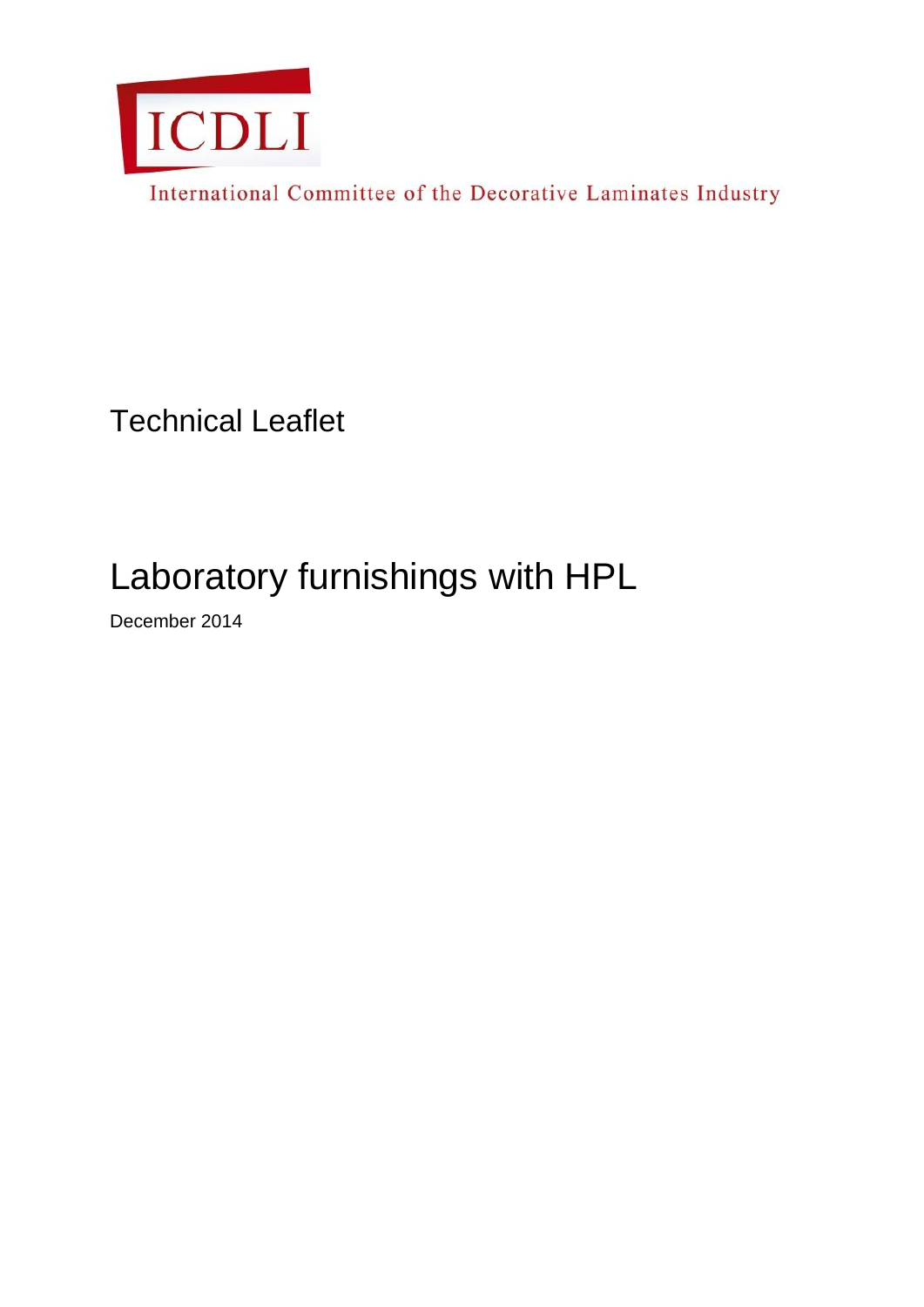

This document makes no claim of completion regarding listing the full details of any standards referred to in the text.

All information is based on the current state of technical knowledge, but it does not constitute any form of liability. It is the personal responsibility of the user of the products described in this information leaflet to comply with the appropriate laws and regulations.

For more than 50 years the ICDLI has been the international representative of the interests of European laminate manufacturers. Further information about the ICDLI and the data sheets published up to now can be found at [www.icdli.com.](http://www.icdli.com/)

This application was compiled by the International Committee of the Decorative Laminates Industry. It considers the conditions of application technology in the European countries. If you have further questions, please contact us:

**ICDLI aisbl - International Committee of the Decorative Laminates Industry**

Rue de la presse 4, 1000 Bruxelles, Belgium Head office: Städelstraße 10, 60596 Frankfurt / Main, Germany, phone +49 69 2 71 05-31, fax +49 69 23 98 37, E-Mail: [info@pro-kunststoff.de](mailto:info@pro-kunststoff.de)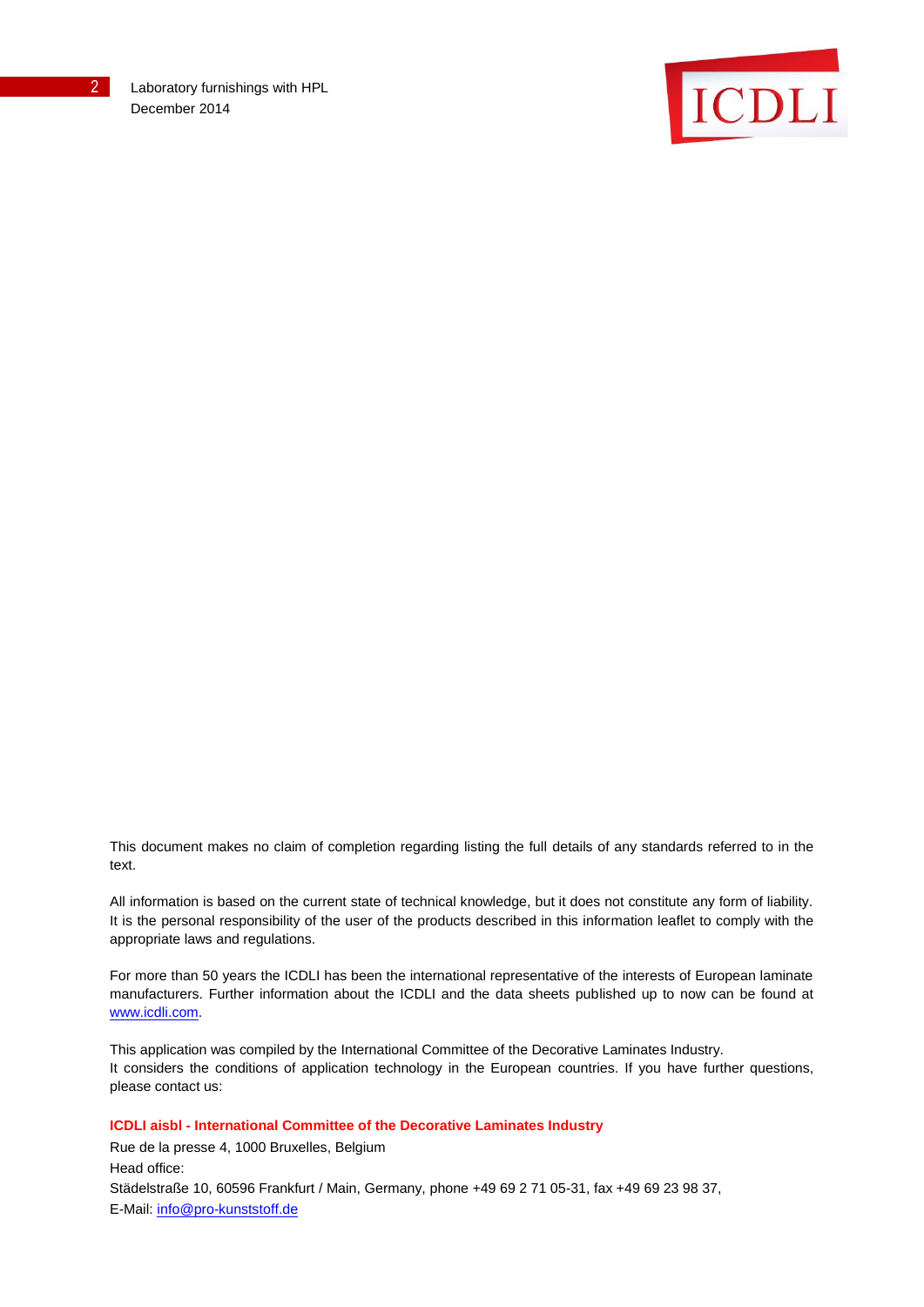

# **Contents**

- 1. General information
- 2. Suitability of HPL for individual laboratory areas
	- 2.1 Types of laboratories and typical requirements
	- 2.2 HPL sheet types
	- 2.3 Resistance to chemicals and liquids
	- 2.4 Resistance to water and moisture
	- 2.5 Resistance to temperature influences
	- 2.6 Resistance to mechanical impact
	- 2.7 Suitability for disinfection and hygiene properties
	- 2.8 Electrostatic behaviour
	- 2.9 Reaction to fire
	- 2.10 Typical applications
- 3. Areas of application in laboratories
	- 3.1 Worktops and fume hoods
	- 3.2 Interior furnishings
	- 3.3 Walls
	- 3.4 Doors
	- 3.5 Miscellaneous
- 4. Processing
- 5. Cleaning and maintenance
- 6. Disposal

Appendix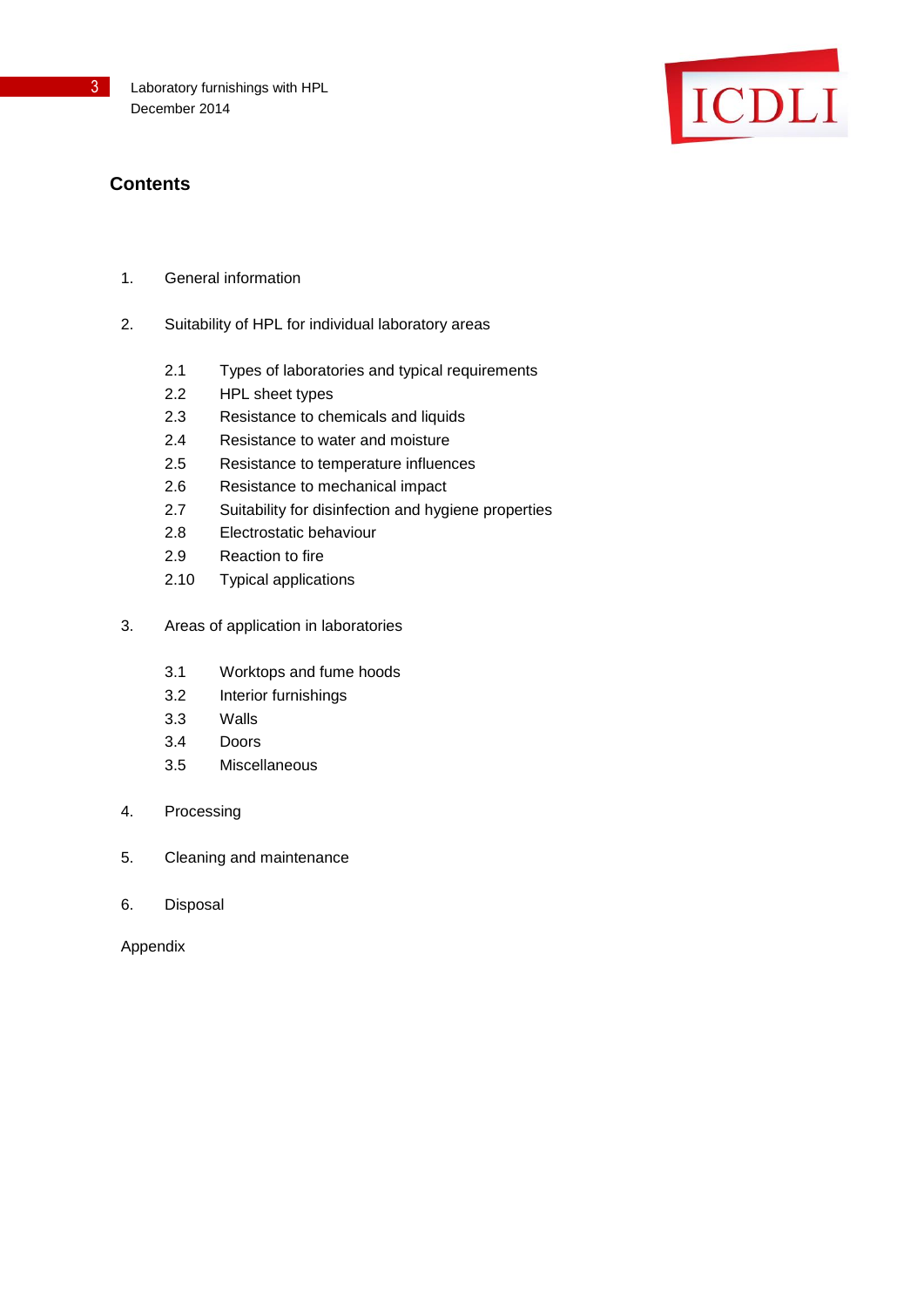

#### **1. General information**

Laboratories are not a homogeneous group but rather a generic term for workspaces with very different and usually high requirements for the materials used.

Due to their performance and material characteristics, decorative laminates – HPL in line with EN 438 – have the prerequisites for meeting those requirements. As decorative design elements they can additionally cater to individual demands for the design of the laboratories.

These are described in the following sections.

#### **2. Suitability of HPL for individual laboratory areas**

2.1 Types of laboratories and typical requirements

HPL have proven particularly suitable for the following laboratory types:

- medical and biological laboratories
- chemical laboratories
- physical and technical laboratories
- isotope and cleanroom laboratories
- food laboratories
- laboratories in schools and technical colleges

The following properties are important in these areas:

- hygienic and suitable for disinfection
- highly resistant to chemicals
- corrosion resistant
- highly resistant to mechanical impacts
- moisture resistant
- suitable for decontamination
- high transmission of x-rays
- no static charging
- very easy to clean
- suitable for direct contact with food
- styling/design

As different as laboratories are in their equipment, they all have work tables, desks, furniture and interior fittings in common. For all these, HPL has proven to be a highly suitable material for surfaces as well as in the form of compact sheets. Beyond this, there are specific furnishings and fittings which differ between the individual laboratories.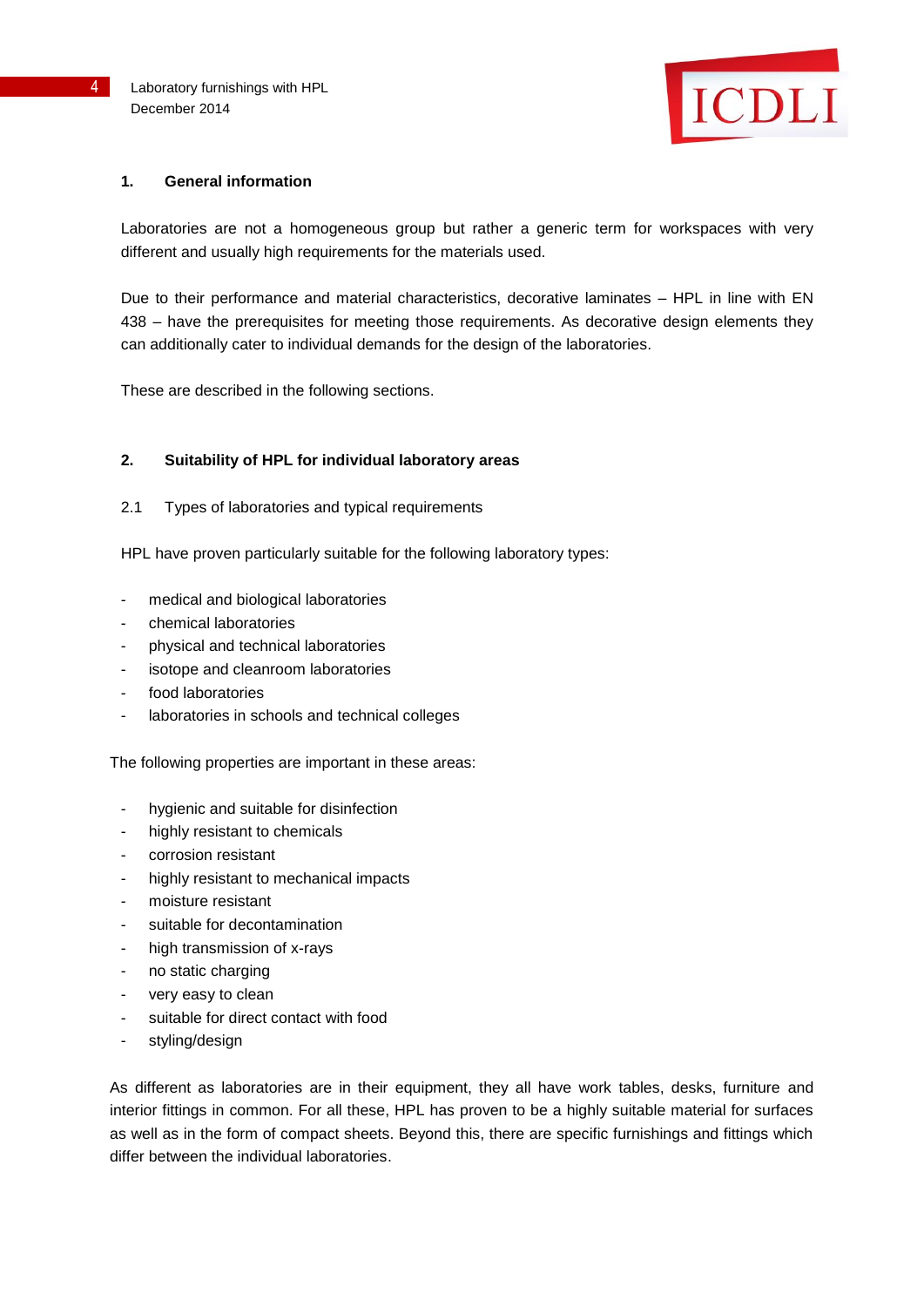

#### 2.2 HPL sheet types

HPL are decorative laminates in line with EN 438 with a highly resistant melamine resin surface. They are manufactured as sheets of different sizes, thicknesses, colours and surface textures. They are available as standard, postformed and flame retardant versions for bonding to substrates or as selfsupporting compact sheets,  $\geq$  5 mm thick, in large sizes.

They require no protective coating or sealing. HPL do not corrode and emit no harmful gases or dust. Due to their specific material properties and processing options they meet the requirement profiles for furnishing the different laboratories.

# 2.3 Resistance to chemicals and liquids

In laboratories, HPL surfaces on furniture often come into direct contact with chemicals. They feature excellent resistance to organic solvents such as acetone, chloroform, toluene and xylene. If the exposure time is not exceeded, HPL are resistant to diluted alkali substances and acids.

Mineral acids, strongly staining or strongly oxidising substances leave stains on HPL worktops as well as on other surface materials used in laboratory furnishing. This usually has no negative impact on the practical value of these items.

The resistance of HPL surfaces to chemicals is described in detail in the technical bulletin by the ICDLI "Chemical resistance and hygienic properties of decorative laminates (HPL)".

Note: Some decorative colours are sensitive to acid due to their pigment composition which can lead to discolourations. We therefore recommend coordinating the selected colours and surface textures with the HPL manufacturer.

#### 2.4 Resistance to water and moisture

Water as a cooling medium and as steam from water baths is omnipresent in laboratories. HPL are resistant to water, moisture and even steam. Their large sizes allow joints to be reduced to a minimum, preventing the ingress of water into the substrate (usually wood materials).

HPL allow round edges without joints; self-supporting compact sheets require no edge protection against moisture and dampness.

#### 2.5 Resistance to temperature influences

Laboratories are often subject to extreme temperature influences, e.g. Bunsen burners or liquid nitrogen, which affect the surface. HPL are resistant to brief temperature stress up to 180 °C. The thermosetting resins used for HPL cannot melt or soften. No changes will occur even upon direct contact with an open flame, except for a slowly progressing colour change. Nevertheless, hot objects should always be placed on a base or in a special fixture, e.g. cork rings.

HPL show excellent resistance to cold. They do not become brittle even at very low temperatures. This also makes them highly suitable for use in cold stores, e.g. for food testing.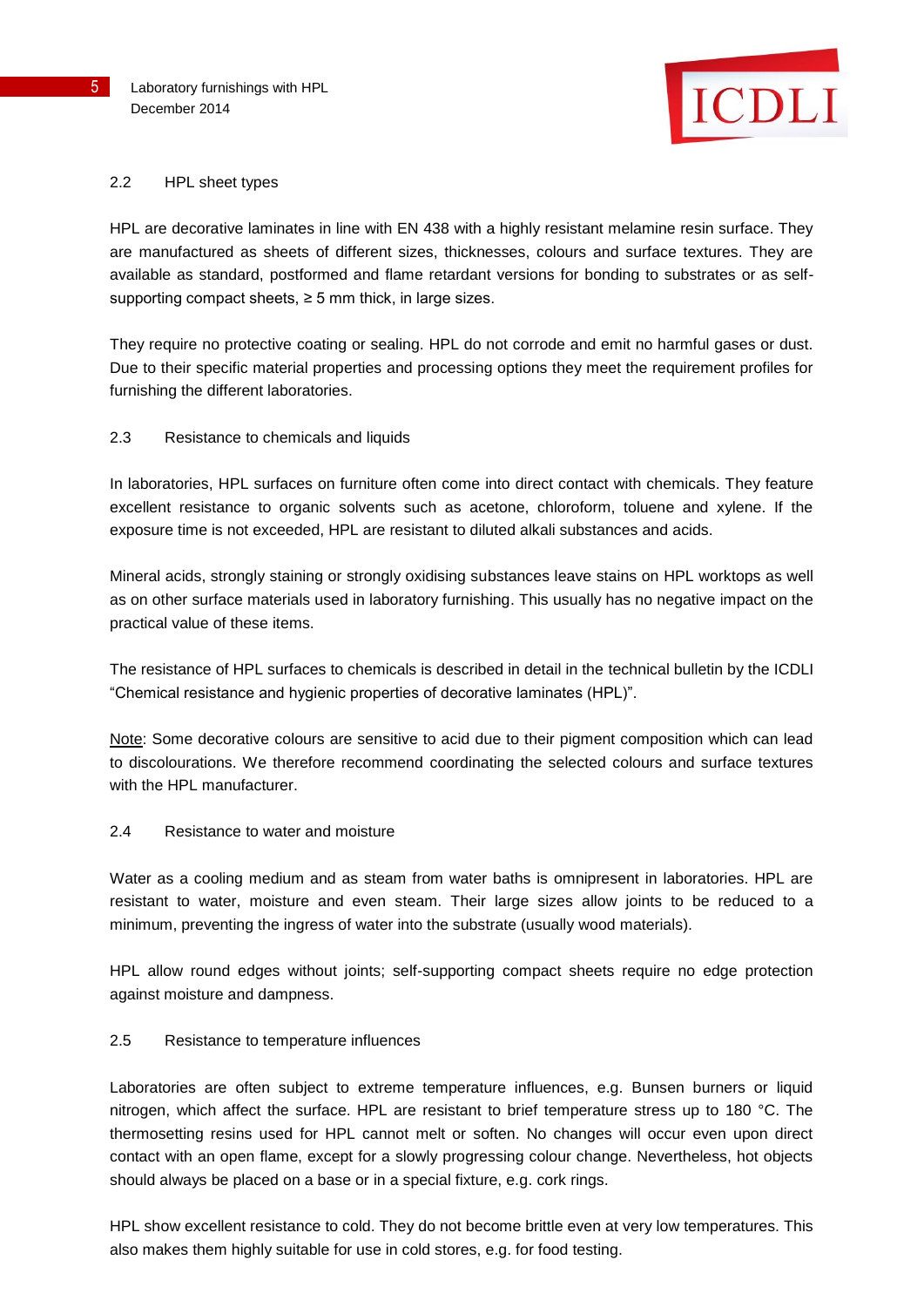

#### 2.6 Resistance to mechanical impact

Worktops and doors in laboratories are subject to high mechanical impact.

HPL are highly scratch resistant, abrasion resistant and shock proof and the combination of these properties makes them a material of choice for laboratory furnishings.

# 2.7 Suitability for disinfection and hygiene properties

Many laboratories require clean to sterile conditions. HPL meet these requirements with their closed surfaces without pores. Together with the option of large, joint-free units they have advantages over materials with more joints.

They are easy to clean, disinfect and decontaminate if required. Flat and rounded surface structures have proven most practical for these cases.

# 2.8 Electrostatic behaviour

Static charging and the subsequent discharge pose a substantial operational and safety hazard for electronic devices and when handling flammable, combustible or explosive substances.

Static charges also create a detrimental accumulation of dust.

HPL are not subject to static charging. As standard versions they have a surface resistance of 10 $^9$  to  $10^{12}$  Ohm measured according to EN 61340-4-1. Electrostatically discharging HPL as special versions reach  $10^5$  to  $10^9$  Ohm.

These HPL allow any charges to be discharged continuously if they are grounded. This gives them an advantage over materials with a high surface resistance of  $R<sub>O</sub> > 10<sup>12</sup>$  Ohm. The technical bulletin of the ICDLI "Electrical properties of high pressure laminates (HPL)" provides more details.

# 2.9 Reaction to fire

HPL are difficult to set on fire and they have the property of delaying the spreading of flames. They generate only little smoke and no corrosive vapours; they do not melt or drip. This means they help to limit risk and damage in case of fire.

HPL can also be manufactured as flame retardant versions.

# 2.10 Typical applications

HPL are particularly suitable for the following areas of application:

- worktops
- cabinet doors
- shelf systems
- wall coverings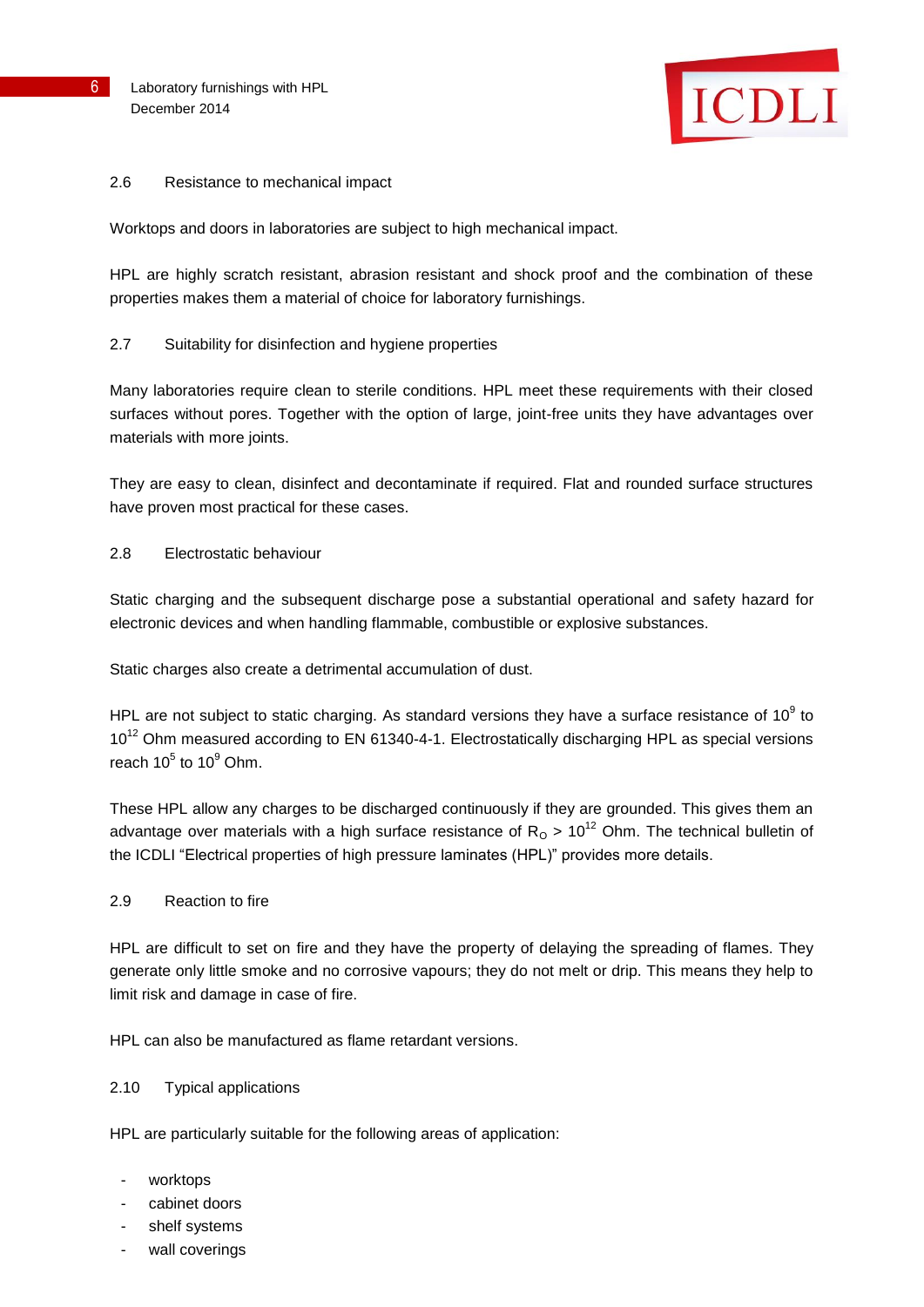

- splash quard systems
- drawer fronts
- fume hood connections
- cold store doors
- cold store walls
- fume hood coverings
- window ledges
- worktops with HPL surface or compact sheets
- test tables
- cable ducts
- covers for supply lines
- furniture fronts
- interior coverings
- microbiological and medical laboratories
- machine tables
- computer tables
- floors in cleanroom laboratories
- electrics and electronics laboratories
- doors and wall coverings

# **3. Applications in laboratories**

3.1 Worktops and fume hoods

The highest requirements apply here. Due to their favourable combination of properties from chemical, mechanical and thermal resistance, HPL and particularly compact sheets are suitable for manufacturing worktops and fume hoods for many types of laboratories.

#### 3.2 Interior furnishings

Numerous documentation and measuring tasks have to be carried out in laboratories using different tools. This requires a facility that can satisfy the highest requirements for hygiene, wear resistance and safety.

HPL with their design variety and sturdiness provide excellent solutions for these applications, e.g. as desks or built-in work stations, shelf systems, machine tables, desk tops, cupboards or hanging cabinets.

#### 3.3 Walls

Wall coverings, dividing walls and window ledges are an essential part of interior furnishings, e.g. for all types of cleanrooms and hygiene laboratories.

As HPL elements or as compact sheets they offer the added benefit of easy and fast mounting over large areas.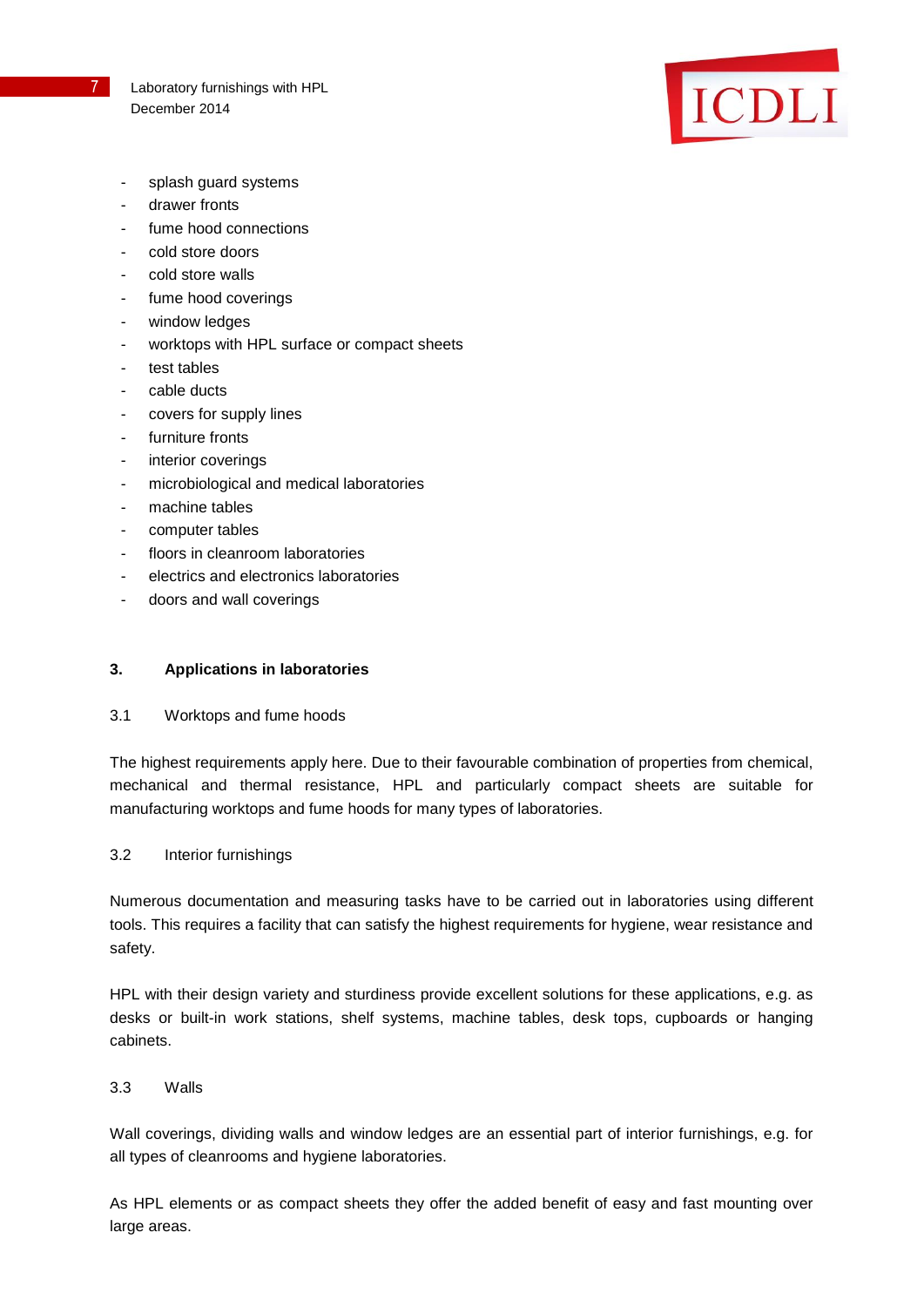

Wall coverings with HPL allow a high level of prefabrication and therefore fast and cost-effective refurbishment. Supply lines can simply be housed behind the wall coverings if the appropriate safety regulations are complied with. There is no need to remove old wall coverings.

#### 3.4 Doors

Doors are an essential part of room design. Laboratory doors are often also complicated special structures, e.g. for fire protection, radiation protection, sound protection and security.

HPL sheets are ideal as surface coverings for these door types due to their high practical value. In addition to meeting technical requirements, they also offer numerous design benefits such as light cutouts or adaptation to the interior design concept.

#### 3.5 Miscellaneous

HPL also offer attractive solutions for covering supply shafts, pipe and cable ducts or for machine coverings or housings, particularly as postforming elements, compact sheets or compact form parts. Other proven HPL applications are buffer panels and splash guard installations.

#### **4. Processing and structural information**

HPL, wood based HPL elements and compact panels can easily be processed with wood machining tools.

The adhesives used for the HPL elements comply with the requirements for laboratories. Silicone or polyurethane based sealants have proven successful for use on sealing joints, seams and edges. HPL can be combined with different substrates to meet special requirements for laboratories with regard to fire protection, sound protection, thermal insulation and load capacity.

# **5. Cleaning and maintenance**

HPL sheets require no special care. The bulletin "Cleaning of HPL surfaces" provides details about cleaning and care.

#### **6. Disposal**

Disposal has to comply with the applicable national and regional regulations.